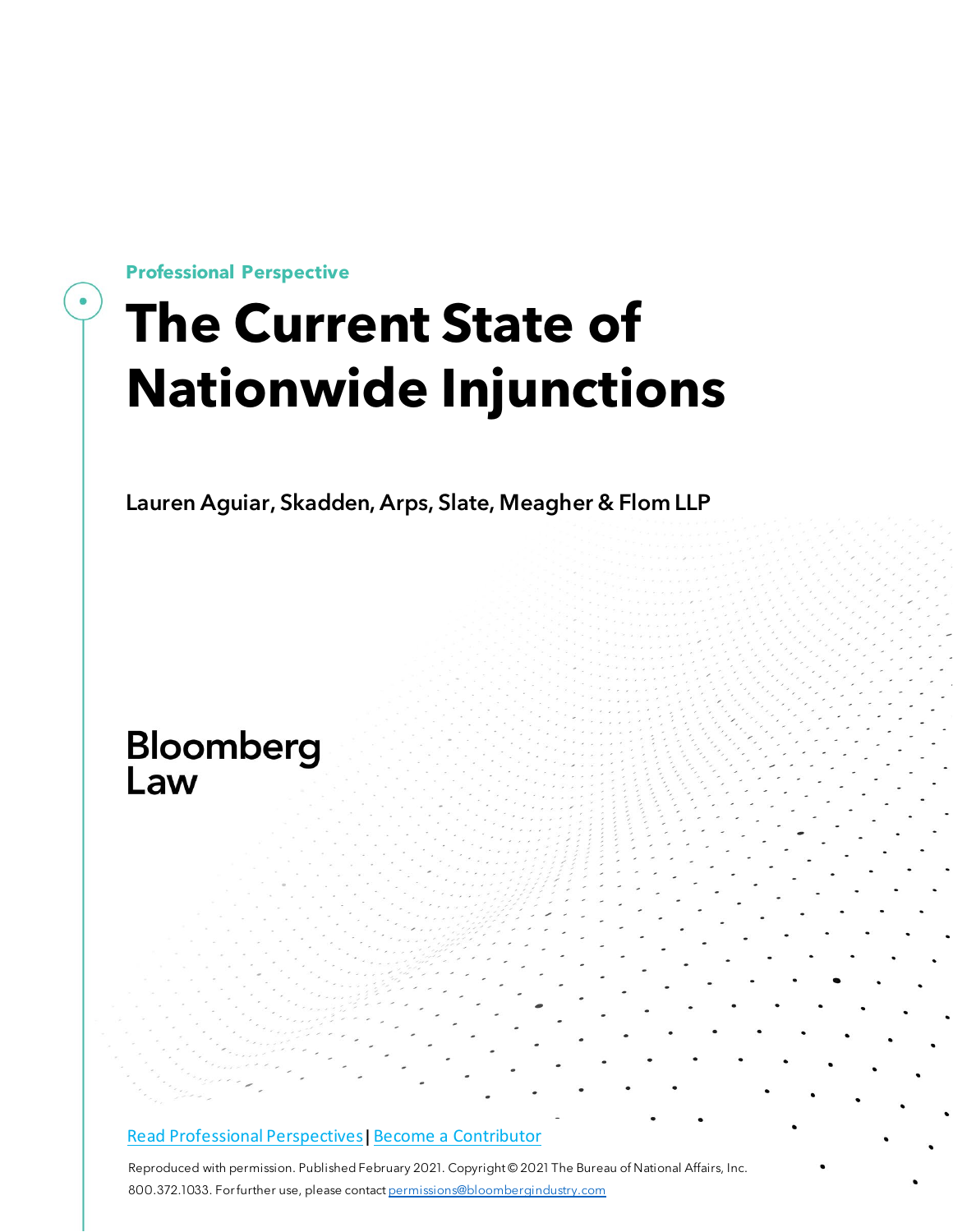# **The Current State of Nationwide Injunctions**

*Contributedby [Lauren](https://www.skadden.com/professionals/a/aguiar-lauren-e) Aguiar,Skadden,Arps,Slate,Meagher & FlomLLP*

This article provides an update on the caselaw and policy surrounding nationwide injunctions. Injunctions in general are an extremely useful tool for civil litigators, and nationwide injunctions, which halt actions from taking place nationwide, can be especially powerful.

Nationwide injunctionshave been on the rise over the last few decades, yet there is little in published judicial opinions, or in academic literature, regarding systematic treatment of this phenomenon or how to evaluate the appropriate scope of such an injunction. Recently, nationwide injunctions have been the subject of heated debate and significant criticism.

# **Preliminary Injunctions: A Refresher**

The authority for a federal court to issue a preliminary injunction (PI) comes from Federal Rule of Civil [Procedure](https://www.bloomberglaw.com/product/blaw/citation/fed%20r%20civ%20p%2065) 65. In contrast to some other provisional remedies such as temporary restraining orders (TRO), which can typically only last 14 days, preliminary injunctions can be in place for the duration of a litigation. See *Shenzhen Smoore Tech. Ltd. v. Anuonuo Int'l Trade Co.*, No. 19-CV-9896 (LGS) (RWL 2020 BL [413843](https://www.bloomberglaw.com/product/blaw/citation/2020%20bl%20413843) (S.D.N.Y. Oct. 23, 2020). In addition, the adverse party must receive notice of a PI before it can be entered. See *Garcia v. Yonkers Sch. Dist.*, 561 [F.3d](https://www.bloomberglaw.com/product/blaw/citation/561%20f%203d%2097) 97, 106 (2d Cir. 2009).

In federal courts, to obtain a PI, the party must establish "that he is likely to succeed on the merits, that he is likely to suffer irreparable harm in the absence of preliminary relief, that the balance of equities tips in his favor, and that an injunction is in the public interest." *Winter v. Nat. Res. Def. Council, Inc.*, 555 [U.S.](https://www.bloomberglaw.com/product/blaw/citation/555%20us%207) 7, 20 (2008). To obtain a PI in the Second Circuit specifically, an applicant must show "(1) the likelihood of irreparable injury in the absence of an order or injunction; (2) either (a) likelihood of success on the merits or (b) sufficiently serious questions going to the merits to make them a fair ground for litigation; and (3) a balance of hardships 'tipping decidedly in the movant's favor.'" *IBM v. De Freitas Lima (IBM)*, No. 7:20-cv-04573 (PMH), 2020 BL [338185](https://www.bloomberglaw.com/product/blaw/citation/2020%20bl%20338185) (S.D.N.Y. Sept. 3, 2020).

### **Nationwide Injunctions on the Rise**

Nationwide injunctions have the effect of halting an action from taking place or a rule or regulation from going into effect nationwide, rather than binding only the litigants in a particular case. They are typically used in response to executive orders or other federal agency rules, regulations, or policies.

The issuance of nationwide injunctions has increased over the last several decades. In a speech on Feb. 12, 2020, Deputy Attorney General Jeffrey Rosen [estimated](https://www.justice.gov/opa/speech/deputy-attorney-general-jeffrey-rosen-delivers-opening-remarks-forum-nationwide) that during the last three administrations, there were 12 nationwide injunctions issued against the Bush administration; 19 nationwide injunctions issued against the Obama administration; and 55 issued against the Trump administration in just over three years.

#### *Nationwide Injunctions in Response to Executive Orders*

Nationwide injunctions are often issued in relation to executive orders because they provide an avenue for challengers to quickly prevent implementation and enforcement of such orders.

For example, [Executive](https://www.bloomberglaw.com/product/blaw/citation/us%20executive%20order%2013673) Order 13673, issued by President Barack Obama on July 31, 2014, was the target of a nationwide injunction. That executive order required government contractors to disclose labor law violations and government contracting officers to consider the information provided when issuing new government contracts.

In challenging the executive order, plaintiffs alleged that it was preempted by federal labor law and violated the First Amendment.*Associated Builders & Contractorsof Se. Tex. v. Rung*,1:16-CV-425, 2016 BL [373832](https://www.bloomberglaw.com/product/blaw/citation/2016%20bl%20373832) (E.D. Tex. Oct. 24, 2016). After agreeing with plaintiffs and issuing an injunction, the court noted that it had the authority to enjoin the executive order on a nationwide basis "and found that it [was] appropriate to do so in this case."

On Aug. 6, 2020, President Donald Trump issued Executive [Order13943](https://www.bloomberglaw.com/product/blaw/citation/us%20executive%20order%2013943) that effectively bannedthe popularWeChat social mediaapp in the U.S. The administration alleged that because the app was owned and operated by the Chinese company Tencent Holdings Ltd., the Chinese government had access to Americans' personal and proprietary information.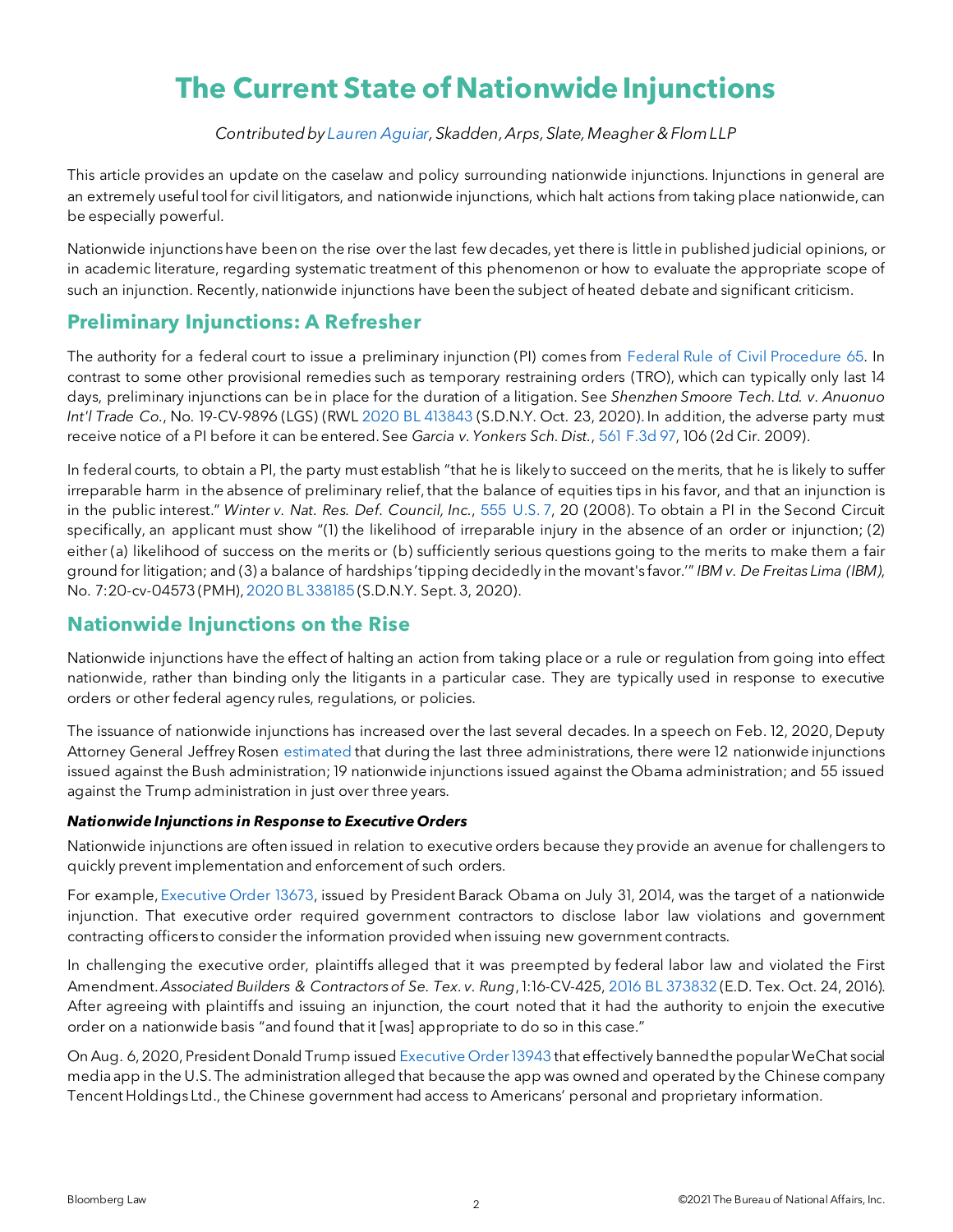Before the order went into effect, a group of users asked a California federal court to issue a nationwide injunction preventing its implementation. After finding that plaintiffs "have shown serious questions going to the merits of the First Amendment claim," the California federal court issued "a nationwide injunction against the implementation of [Executive](https://www.bloomberglaw.com/product/blaw/citation/us%20executive%20order%2013943) Order [13943.](https://www.bloomberglaw.com/product/blaw/citation/us%20executive%20order%2013943)" *U.S.WeChat UsersAll. v. Trump*, No. 20-cv-05910-LB, 2020 BL [360542](https://www.bloomberglaw.com/product/blaw/citation/2020%20bl%20360542) (N.D. Cal. Sept.19, 2020).

Arguing that national security warranted the executive order, the Trump administration asked the U.S. Court of Appeals for the Ninth Circuit for a stay of the injunction pending appeal. *U.S. WeChat Users All. v. Trump*, No. 20-16908, (9th Cir. Oct. 26, 2020). In a short order issued Oct. 26, 2020, the Ninth Circuit rejected this request.

#### *Nationwide Injunctions in Response to Federal Agency Policies*

Nationwide injunctions also are issued in relation to the rules, regulations, and policies promulgated by other arms of the executive branch or federal agencies. For example, nationwide injunctions were awarded recently in *Rural & Migrant Ministry v. United States Environmental Protection Agency*, No. 20-cv-10645 (LJL), 2020 BL [505530](https://www.bloomberglaw.com/product/blaw/citation/2020%20bl%20505530) (S.D.N.Y. Dec. 29, 2020), and *Northern PlainsResource Council v. U.S.Army Corpsof Engineers*, 454 F. [Supp.](https://www.bloomberglaw.com/product/blaw/citation/454%20f%20supp%203d%20985) 3d 985 (D. Mont. 2020) (NPRC).

In *Rural & Migrant Ministry*, the plaintiffs (organizations advocating for farm workers) sought a TRO to enjoin a new regulation of the U.S. Environmental Protection Agency, which was scheduled to gointo effect on Dec. 29, 2020. 2020 BL 505530. The regulation at issue would roll back previous policies that were aimed at protecting workers from pesticide spray. The court granted the plaintiffs' motion for a TRO and stayed the effective date of the EPA regulation for 14 days, pending apreliminary injunction hearing. The court explained that when a court stays agency action, it does so as applied to all parties and not just parties before the court. Recognizing the skepticism surrounding nationwide injunctions, the court drew an important distinction:

Although the Second Circuit has noted that "[t]he issuance of nationwide injunctionshas been the subject of increasing scrutiny in recent years," *New York v. U.S. Dep't of Homeland Sec.*, 969 [F.3d](https://www.bloomberglaw.com/product/blaw/citation/969%20f%203d%2058) at 58, the cases it cited all arose in circumstances where a court enjoined an agency from enforcing a rule that is already in effect. It isby nomeans obvious that the same analysis followswhen the question is whether aregulation should be permitted to go into effect and when the relief sought or granted is not a restraint on officers enforcing a regulation that already has the force of law and that the agency has the responsibility to apply, but instead an order vacating agency action that has nevertaken effect sothe agency can comply with the APA. One concern with nationwide injunctions is that they can leave agency officers under conflicting obligations. When one court enjoins enforcement of a rule already in effect and another court rejects a motion for an injunction, the agency can be left with conflicting duties— the obligation to enforce the law and regulations as in effect in the jurisdiction that has rejected the injunction and the obligation not to do so and to honor a court order where the court has issued an injunction. No such conflict arises in the circumstances here where the Final Rule is not yet in effect.

#### *Id.* at \*24 n.6.

In *NPRC*, in an effort to stop construction of the Keystone XL Pipeline, plaintiffs challenged the U.S. Army Corps of Engineers reissuance of the permit that streamlines the process for maintenance, repair, and removal of electric, telephone, internet, radio, and television cables, lines and wires, as well as any pipe or pipeline for the transportation of any gaseous, liquid, liquescent, or slurry substance, including oil and gas pipelines (Nationwide Permit 12). The plaintiffs alleged that Nationwide Permit 12 was improperly issued because the U.S. Army Corps of Engineers (the Corps) failed to adequately consult with the Fish and Wildlife Service regarding possible impacts to endangered species. 454 F. [Supp.](https://www.bloomberglaw.com/product/blaw/citation/454%20f%20supp%203) 3d at 987. After considerable briefing, the district court agreed with plaintiff and issued an order enjoining "the Corps from authorizing any dredge or fill activitiesunder [Nationwide Permit] 12."

The injunction in *NPRC* was very broad because of the scope of activity Nationwide Permit 12 encompassed. Without Nationwide Permit 12 in place, routine maintenance work by any private actor across the country could arguably require an individual permit from the Corps. After a motion for rehearing, the district court modified its order to enjoin, permitting only "projects constructing new oil and gaspipelines," and reinstated the Nationwide Permit for"non-pipeline construction activities and routine maintenance, inspection, and repair activities." *N. Plains Res. Council v. U.S. Army Corps of Eng'rs*, 460 F. [Supp.](https://www.bloomberglaw.com/product/blaw/citation/460%20f%20supp%203d%201030) 3d 1030, 1041 (D. Mont. 2020).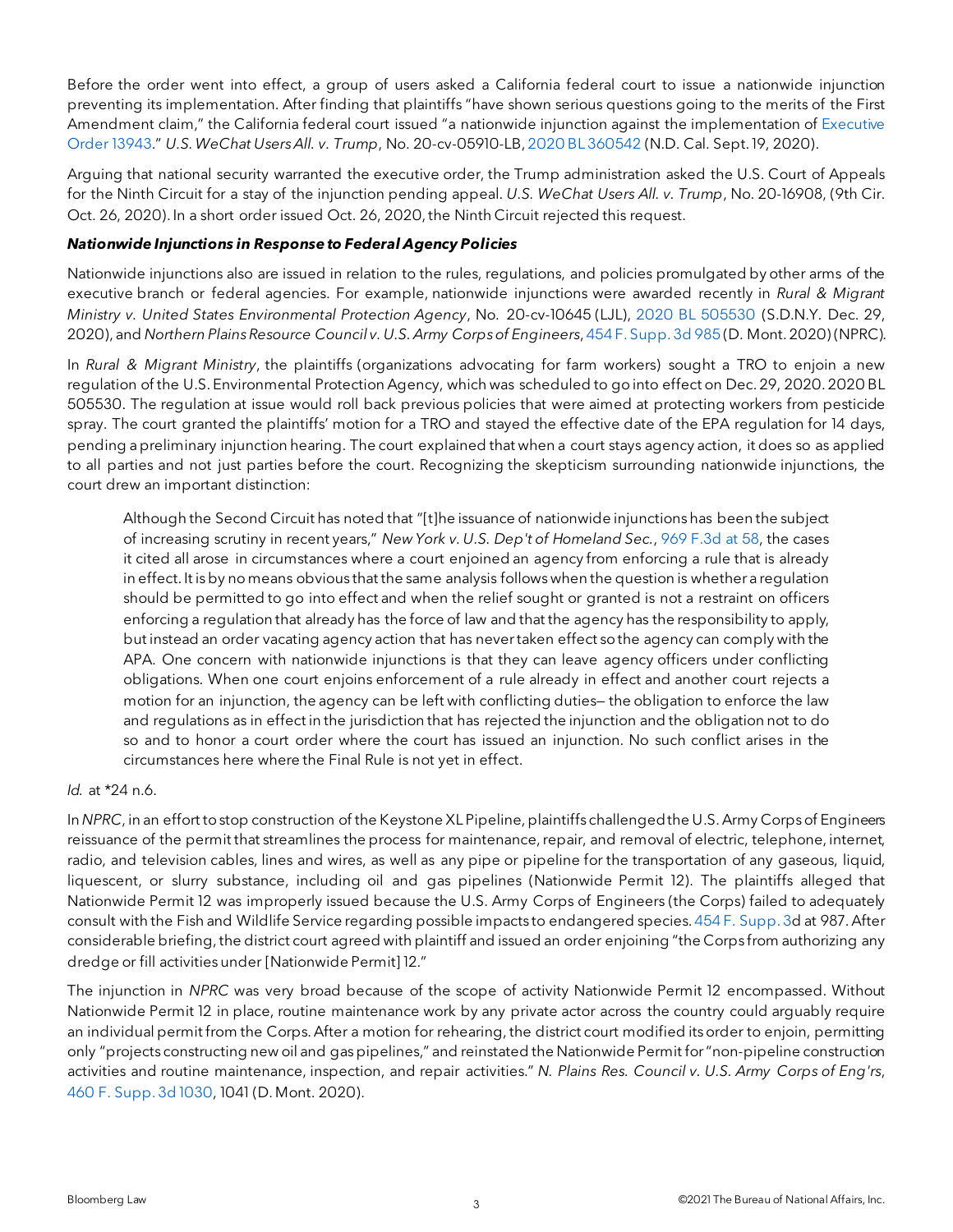Still concerned this might have a substantial nationwide impact, the Corps appealed to the Ninth Circuit. After the Ninth Circuit rejected a stay pending appeal, the Corps petitioned the U.S. Supreme Court. In a short order issued on July 6, 2020,the Supreme Court rolled back the nationwide reach of the district court's order by staying the injunction "except as it applies to the Keystone XL pipeline, pending disposition of the appeal." *U.S. Army Corps of Eng'rs v. N. Plains Res. Council*, 141 S. Ct. [190](https://www.bloomberglaw.com/product/blaw/citation/141%20supreme%20court%20190) (2020). In effect, the Supreme Court converted the nationwide injunction into one impacting only the parties to the case.

Most recently, on Jan. 26, 2021, a U.S. District Court in Texas blocked—through a nationwide injunction—a Department of Homeland Security 100-day pause on the removal of undocumented individuals from the U.S. *Texas v. United States*, No. 6:21-cv-00003, [2021BL](https://www.bloomberglaw.com/product/blaw/citation/2021%20bl%2025757) 25757 (S.D. Tex. Jan. 26, 2021). The judge found that Texas was likely to succeed on the merits on at least twoclaims: that the 100-day pause should be set aside because it violates federal law, and that defendants arbitrarily and capriciously departed from its previous policy without sufficient explanation. Further, the court found that Texas had presented sufficient evidence that it would suffer injuries if the injunction was not entered in the form of, for example, increased state-provided benefits tonon-citizens. Finally, the court found that the injury to Texas outweighed any possible harm to defendants and the injunction would not undermine the public interest.

The court held that the scope of the relief would be nationwide, which the court said was warranted due to a need for uniformity in immigration policies. Even in doing so, the judge recognized that "Nationwide injunctionsof executive action are a topic of fierce and ongoing debate in both the courts and the legal academy."

# **Impact of Nationwide Injunctions on Individual Litigants**

Nationwide injunctions relating to actions of the president or federal agencies can have an impact on civil litigants as well. For example, in 2016, U.S. District Court for the Eastern District of Texas issued a nationwide injunction enjoining the Department of Labor from implementing anew proposed Fair Labor Standards Act Overtime Rule. *Nevada v. U.S. Dep't of Labor*, 218 F. [Supp.](https://www.bloomberglaw.com/product/blaw/citation/218%20f%20supp%203d%20520) 3d 520, 534 (E.D. Tex. 2016). The new rule "raised the salary threshold of executive, administrative, or professional employees exempted from the FLSA's requirement that employers provide overtime pay," effectively making more people eligible for overtime pay from their employers.

In June 2017, a full year after the Texas court issued the nationwide injunction, which was still in place, Carmen Alvarez sued her employer, Chipotle, in the U.S. District Court for the District of New Jersey seeking overtime pay pursuant to the Department of Labor Overtime Rule. *Alvarez v. Chipotle Mexican Grill, Inc., et al.*, No. 2:17-cv-04095-KM-JBC(D.N.J. June 8, 2017).

Chipotle filed amotion before the district court in Texas tohold Alvarez and her attorneys in contempt of that court's earlier ruling by commencing suit in federal court in New Jersey, which the court in Texas granted. *Nevada v. U.S. Dep't of Labor*, 321 F. [Supp.](https://www.bloomberglaw.com/product/blaw/citation/321%20f%20supp%203d%20709) 3d 709, 729 (E.D. Tex. 2018). Alvarez appealed the contempt ruling to the U.S. Court of Appeals for the Fifth Circuit, which reversed the district court on the grounds that Alvarez was "not in privity with the DOL and not otherwise bound by the injunction." *Texas v. U.S. Dep't of Labor*, 929 F.3d [205,](https://www.bloomberglaw.com/product/blaw/citation/929%20f%203d%20205) 213 (5th Cir. 2019).

Therefore, Alvarez, as a private party, could seek overtime from her employer, another private party, pursuant to the Overtime Rule. So, while the Department of Labor was enjoined from enforcing the rule, the effective date of the rule was not stayed, and private parties who were not in privity with the DOL were not enjoined from seeking benefits under the rule.

In summary, although in this case the Fifth Circuit reversed the district court's contempt order, the parties were embroiled in litigation for over two years to determine whether a federal agency rule that had been enjoined by a federal court in Texas could nonetheless still have effect as applied to unrelated private parties in New Jersey.

# **Nationwide Injunctions in Private Party Litigation**

While nationwide injunctions— which are in effect nationwide and apply to parties other than those in the case—almost always arise in the context of executive orders or federal agency actions, the concept of "nationwide" injunctions also appears in private party litigation, but with an important distinction. In the latter instance, while the injunctions are geographically unlimited, they usually apply only to the parties of the case. When such injunctions are issued, it is typically because that is the only mechanism to provide complete relief to the plaintiff. As such, they are not subject to the same criticism.